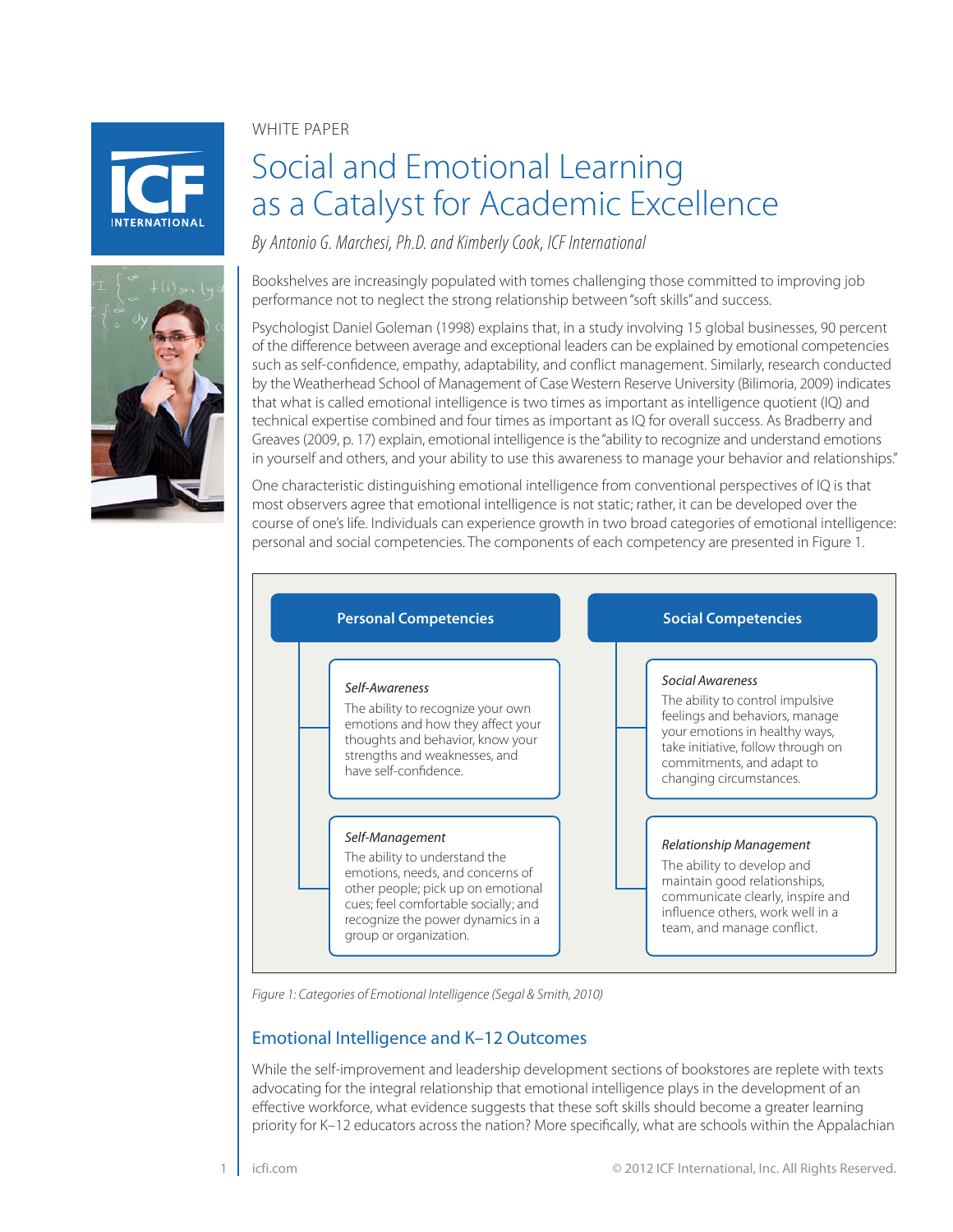

region doing to introduce social and emotional learning (SEL) as a tool to increase student engagement and academic performance? Is there an advantage to developing emotional intelligence prior to entering the workforce?

In this era of high-stakes accountability, educators are increasingly interested in exploring, developing, and applying emotional intelligence as a tool to increase student engagement and academic performance. In fact, educators and researchers have found that integrating emotional intelligence into broader SEL initiatives helps reduce adverse behaviors, including poor attendance and disciplinary infractions such as bullying. In one study cited by Goleman (2008), students who received social and emotional skills instruction scored higher on every administered assessment of prosocial behavior and lower on assessments of antisocial behavior. In addition, fewer students reported being depressed, anxious, or alienated. "What's more," says Goleman, "the study showed that the positive gains were biggest among 'at-risk' kids, who are most likely to fail in their education. In the era of No Child Left Behind, where schools are rated on how well students score on standardized tests, that's a huge advantage for individual students and schools alike" (2008).

Likewise, a meta-analysis of research on the effects of SEL initiatives reveals that students receiving such instruction earn higher grades and perform better on standardized tests (11 percentile points higher than students in control groups). Furthermore, students in the treatment groups also demonstrated improvement in five key nonacademic measures, including increased social skills, diminished emotional stress, improved attitudes toward learning, fewer antisocial behaviors, and more positive behaviors such as cooperation. The study also indicated that the effects of the intervention were still observed six months later.

The existing evidence is not conclusive, but it does suggest that SEL initiatives may be used to combat the high student dropout rate in Appalachian states. As the table below reveals, nearly 51,000 students in the region dropped out of high school during the 2008–2009 school year.

| Table 1: Number of Public High School Dropouts in the<br>Appalachian Region during the 2008-2009 School Year |               |                               |
|--------------------------------------------------------------------------------------------------------------|---------------|-------------------------------|
| <b>State</b>                                                                                                 | # of dropouts | <b>Enrollment grades 9-12</b> |
| Kentucky                                                                                                     | 5.673         | 197,825                       |
| North Carolina                                                                                               | 22.966        | 429.719                       |
| Tennessee                                                                                                    | 9.086         | 287.401                       |
| Virginia                                                                                                     | 9,452         | 380,787                       |
| West Virginia                                                                                                | 3.444         | 83.252                        |

*Source:<http://nces.ed.gov/pubs2011/2011312.pdf>*

In the report, *Current Distribution of Early Warning Indicators Analysis,* Robert Balfanz and Vaughan Byrnes (2010) overview the indicators signaling that middle school students may be at risk of dropping out in West Virginia. Among these are attendance below 85-90%, suspensions or serious disciplinary infractions, semester course failures, and failing mathematics and/or English language arts courses. As the research cited earlier indicates, SEL initiatives impact precisely these indicators, improving student achievement—decreasing disciplinary infractions, and alleviating student stress.

# Taking Action: CASEL's Commitment to Cultivating Success in School and Life

One organization offers some promising strategies for how SEL can be scaled up to help diminish the likelihood that students will drop out. According to the Collaborative for Academic, Social, and Emotional Learning (CASEL), "social and emotional competence is the ability to understand, manage, and express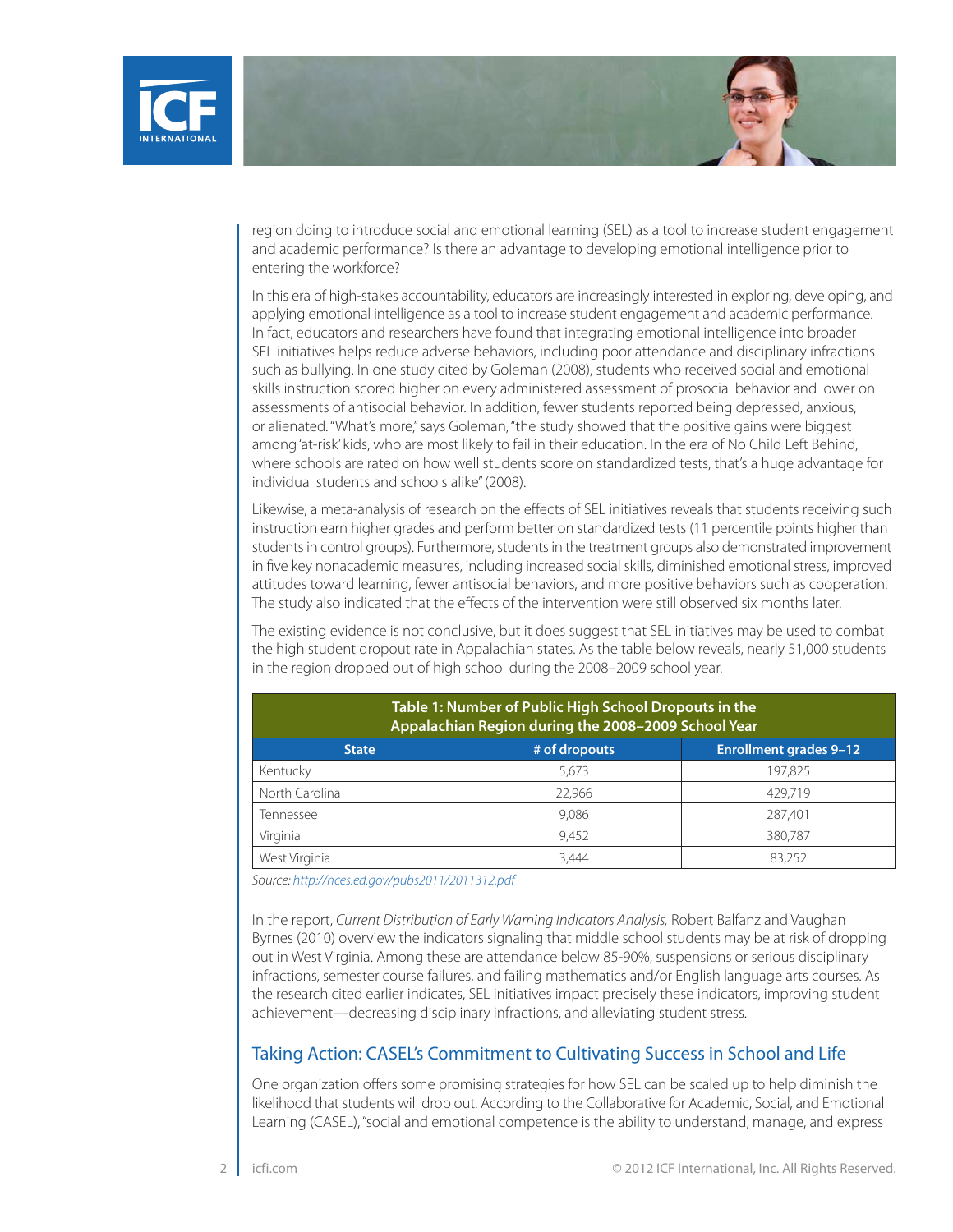

the social and emotional aspects of one's life in ways that enable the successful management of life tasks such as learning, forming relationships, solving everyday problems, and adapting to the complex demands of growth and development" (Elias et al., 1997, p. 2). CASEL is the nation's premier center for SEL research and education, and its organizational vision expresses a commitment to ensuring that SEL is identified as a vital component of education. Interestingly, CASEL presents a vision that is inclusive of both children and adults:

*To promote children's success in school and life.*

We envision a world where families, schools, and communities work together to promote children's success in school *and life and to support the healthy development of all children. In this vision, children and adults are engaged lifelong*  learners who are self-aware, caring, and connected to others and responsible in their decision making. Children and *adults achieve to their fullest potential and participate constructively in a democratic society.*

Source:<http://casel.org/about-us/mission>-vision/

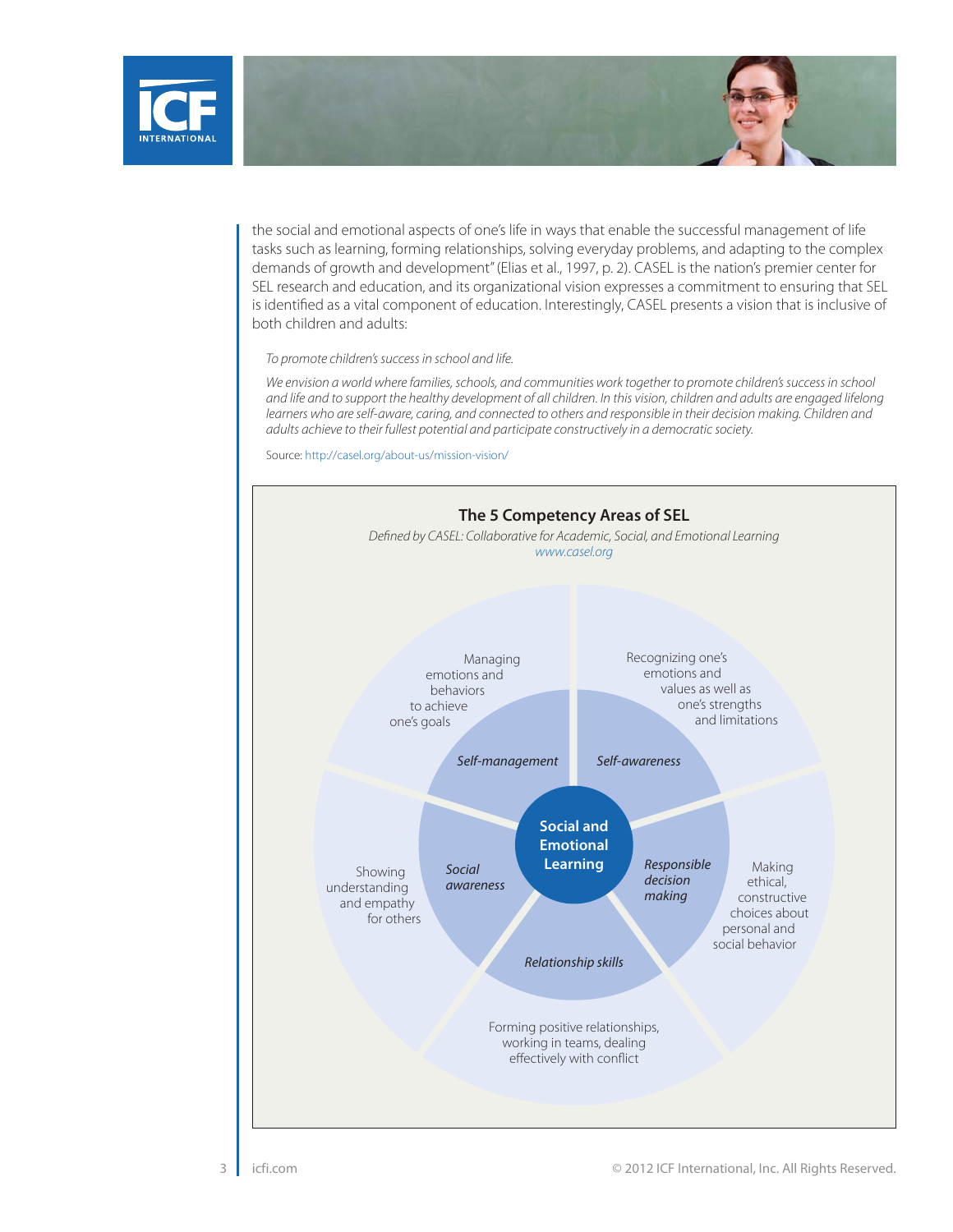



## SEL in the Appalachian Region

Despite growing evidence of the positive relationship among SEL, improved academic performance, and increased prosocial behaviors, the establishment of explicit SEL learning goals appears focused primarily on students at the pre–K level. Little evidence suggests that SEL programs have been brought to scale and introduced to students at all learning levels from pre–K to postsecondary.

In the Appalachian region, Kentucky, North Carolina, Tennessee, Virginia, and West Virginia have state-level pre–K standards but none for elementary or secondary students (CASEL, n.d.). However, several districts in the region are pursuing SEL initiatives. In Kentucky, for example, Jefferson County Public Schools, which serves more than

Among the key findings linking SEL to academics, SEL:

- **Improves academic performance and** education outcomes
- Promotes deeper understanding of subject matter
- Helps students learn well from others
- **Increases student engagement in school**
- Decreases behaviors that interfere with learning

Source: Collaborative for Academic, Social, and Emotional Learning (<www.casel.org>)

99,000 students, began implementing the CARE for Kids program for all pre–K, elementary, and middle school students during the 2008–2009 academic year. CARE, an acronym for Creating A Respectful Environment, includes the following components (CASEL, 2010):

- Morning meetings—community building time to set the climate for the classroom
- **Implementation of high-quality SEL curricula**
- **Home-to-school activities that stimulate conversations and strengthen the link between the** classroom and students' families
- **Engaging students in service projects**
- Continual focused assessment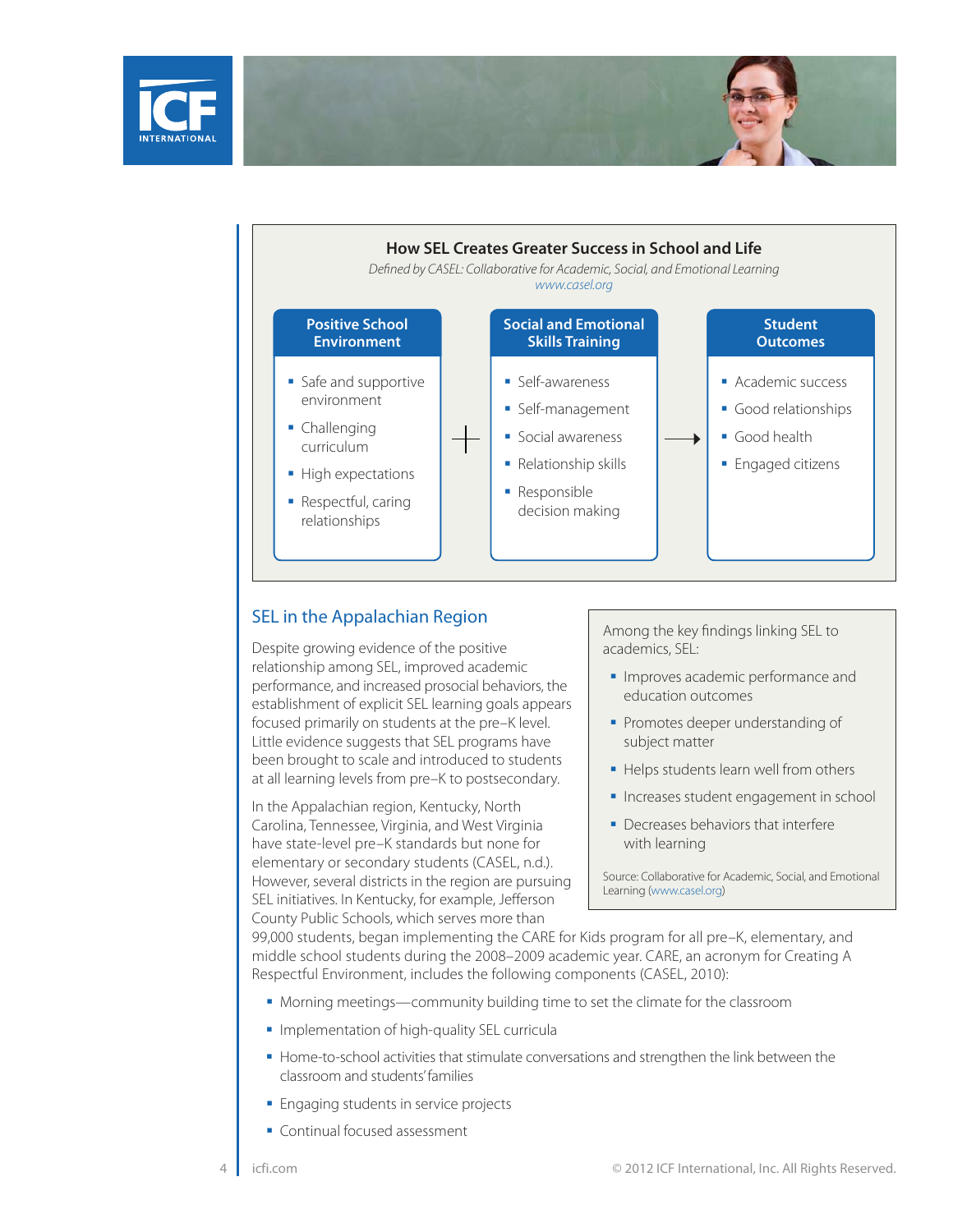

At all grade levels, the CARE program is designed to help students develop social responsibility and positive relationships with both adults and classmates. Proactive SEL strategies are integrated throughout the day in all classes. Sheldon Berman, former superintendent of Jefferson County Schools, remarked, "As I see it, the social curriculum is as important as the academic curriculum….An elementary teacher wouldn't say, 'I don't teach math.' And a teacher shouldn't be able to say, 'I don't teach social development' because we all teach social development (CASEL, 2010)." Alicia Averette, Principal of Breckinridge-Franklin Elementary School emphasizes the connection between SEL and teaching and learning. "By taking a proactive approach and meeting the social and emotional needs of our students, we lose less instructional time because students are able to solve their own conflicts if they arise" (Jefferson County Public Schools, n.d.).

In another example of an SEL initiative in the Appalachian region, Tennessee's Metro Nashville Public Schools held the district's first Social and Emotional Learning Conference in partnership with Alignment Nashville in 2011. Alignment Nashville is a local group working to bring community organizations and resources into alignment so that their coordinated support of Nashville's youth has a positive impact on public school success, children's health, and the success of the community (Alignment Nashville, 2011). Denise Rollins, Metro Nashville's SEL Director, led

States in the Appalachian region are among 48 states with SEL learning standards in place at the pre–K level.

- **Kentucky:** standards include concepts such as "shows social cooperation, applies problem-solving skills, and demonstrates understanding of the relationships within family and community."
- **Tennessee:** standards address social and emotional development and learning through documentation of pre–K students' approaches to learning (self-concept, self-control, cooperation).
- North Carolina: standards are organized around a student's sense of self and others.
- **Virginia: SEL standards are organized** around pre–K students' self-concepts, self-control, approaches to learning, interaction with others, and social problem solving.
- **West Virginia:** standards are based on development of self-concept, prosocial behaviors, cooperation skills in social relationships, and independence/intrinsic motivation to learn.

Source: <http://casel.org/policy-advocacy/sel>-in-your-state/

development of the conference; her goal was to help educators gain an improved understanding of SEL, a common language of SEL, and an understanding of how SEL impacts school climate. During the same year, Alignment Nashville published *Social Emotional Learning: A Resource Guide to Behavioral Health*, a comprehensive handbook including descriptions of SEL, along with a list of behavioral health resources available to local staff and their students.

# Emotional Intelligence and Increased Postsecondary Possibilities

Reflecting its core mission, CASEL explains that SEL does much more than help students succeed in their pre–K–12 academic experiences—it prepares them for life. *"SEL helps students become good communicators, cooperative members of a team, effective leaders, and caring, concerned members of their communities. It teaches them how to set and achieve goals and how to persist in the face of challenges. These are precisely the skills that today's employers consider important for the workforce of the future"* (CASEL, n.d.).

As such, SEL may have value beyond the secondary level, with applications for postsecondary efforts and work environments. A casual review of several mission statements of postsecondary institutions in Appalachia suggests that the collegiate experience offers rich resources for preparing students for meaningful lives and work. However, there is little evidence that SEL is being implemented and studied as extensively at the postsecondary level as it is at the pre–K to secondary levels (Sherman, 2011).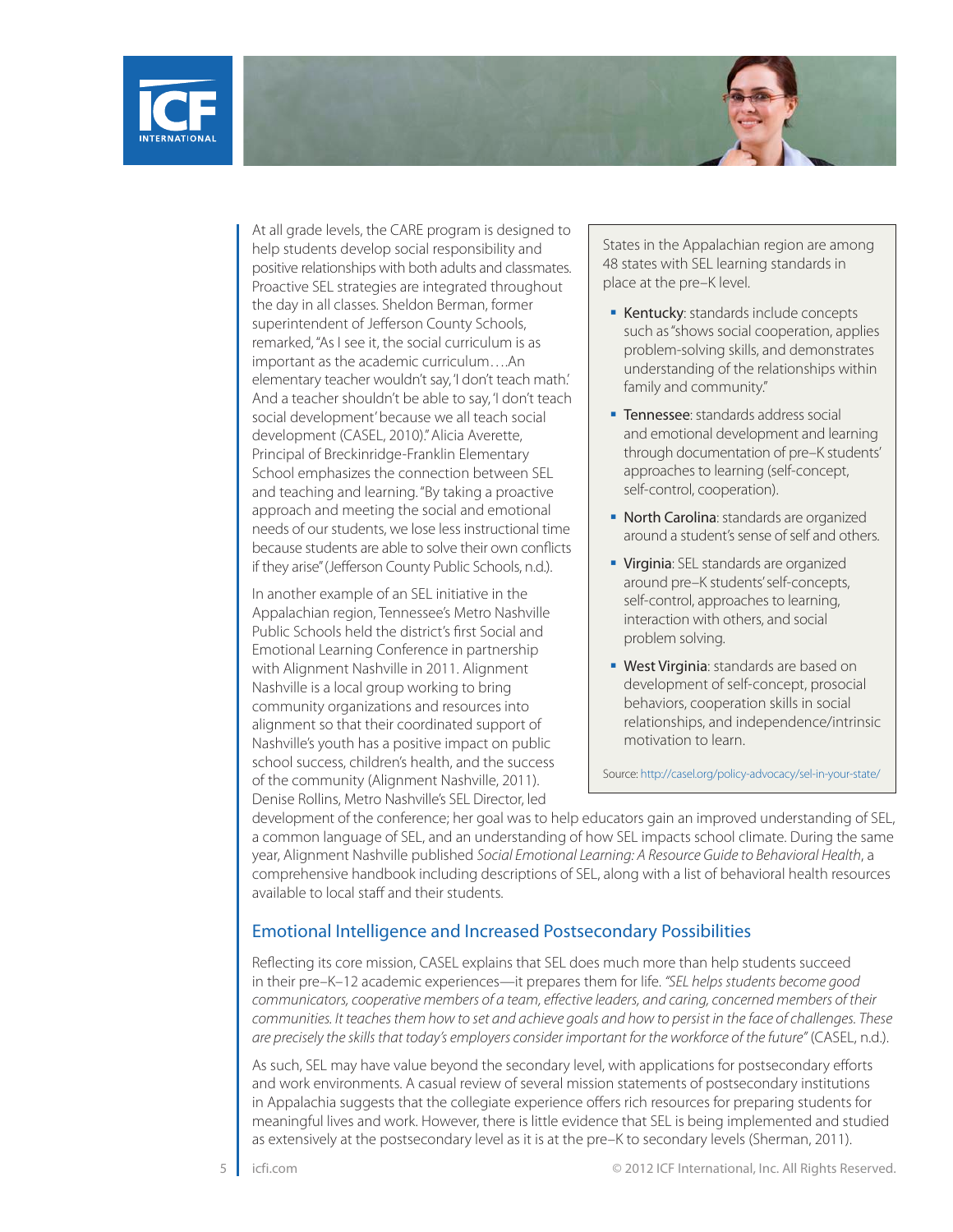

Of course, there are some examples of postsecondary SEL efforts. Funded by a Title V grant to improve the academic success of first year students, the Javelina EI Program was developed and implemented at Texas A&M University–Kingsville, receiving national recognition in 2003 by the American College Personnel Association. Based on the Emotional Learning System created by Nelson and Low, the Javelina EI Program integrated the academic and student development sectors of the university to help improve academic achievement and retention of freshmen. Table 2 provides an overview of the five steps of the Emotional Learning System (Low & Nelson, 2006), which served as the theoretical foundation of the program.

| Table 2: Emotional Learning System (Nelson & Low, 1999, 2003) |                                                                                                                                                                                                |  |
|---------------------------------------------------------------|------------------------------------------------------------------------------------------------------------------------------------------------------------------------------------------------|--|
| <b>1. EXPLORE</b>                                             | Person-centered assessment as a foundational discovery process for the                                                                                                                         |  |
| (Self-Assessment)                                             | learning system                                                                                                                                                                                |  |
| 2. IDENTIFY                                                   | Identification of strengths and weaknesses from personal assessment; an                                                                                                                        |  |
| (Self-Awareness)                                              | action plan is developed                                                                                                                                                                       |  |
| <b>3. UNDERSTAND</b><br>(Self-Knowledge)                      | Reflect on assessment and action plan; develop an understanding of how<br>EL can help quide self-directed experiential learning, goal setting, personal<br>responsibility and goal achievement |  |
| 4. LEARN<br>(Self-Development)                                | Completion of lessons and practice sessions to develop and strengthen skills                                                                                                                   |  |
| 5. APPLY                                                      | EL skills become embedded in daily activities/routines of students such as                                                                                                                     |  |
| (Self-Improvement)                                            | everyday decision making                                                                                                                                                                       |  |

Evaluation of the program revealed that 73 percent who participated earned GPAs above 2.0 compared to 62 percent of students in the control group (Low & Nelson, 2006, p. 5). In addition to higher academic achievement, freshmen participating in the EI curriculum as part of their first year experience (FYE) also were more likely to remain in school compared to those not exposed to the program. For example, 59 percent of the students participating in the EI program were retained versus 53 percent of those in the control group.

An example of postsecondary SEL programming in the Appalachian region was an aggressive effort to combat the high rate of freshmen attrition; the effort was led by Doug Walters, former dean of students at the University of Charleston in West Virginia, in the early 2000s. At the core of the initiative were assessments of the emotional intelligence of new students to identify those who might be at risk of dropping out of the university and integration of SEL into the FYE. The effort also included seminars and support classes to help students improve their social and emotional skills. Prior to the incorporation of the SEL initiative, the fall to fall retention rate was 70 percent. After six years, freshmen were retained at a rate of 89 percent. Walters attributes much of the increase in student retention to SEL. Walters explains, "The areas of greatest success were in the areas of intrapersonal and interpersonal skills. Once the student or employee had those areas identified as challenges for them, they were able to seek assistance from within each organization. The confidence level became higher, and the student and/ or employee felt they had been empowered by the system. This enhanced their personal adaptability, which brought greater consistency into their understanding of role and function in a more deliberate manner. I am convinced that those students exposed to SEL over the course of their collegiate experience performed better in and out of the classroom. Those students exposed to SEL reported feeling more aware of personal strengths and areas in need of attention and confident in their ability to perform well in their new careers."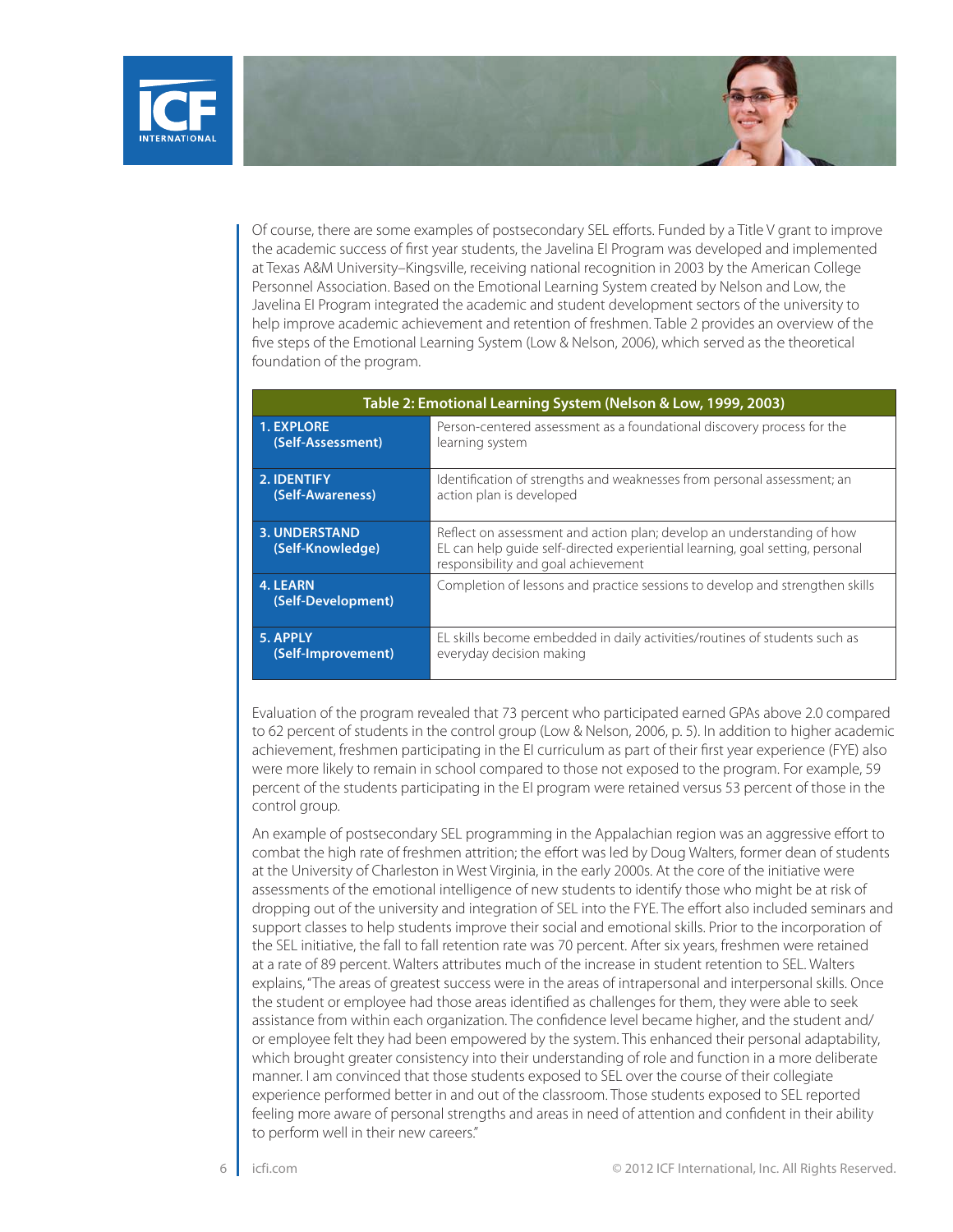



# Moving Forward

### *Recommendations for K–12 Educators*

Evidence of the positive contribution of social and emotional skills to academic success is promising. Although most SEL research and practice has focused on young children, there are increasing incentives to explore how SEL can strengthen graduation rates among high school and college students. For instance, CASEL is "leading efforts to significantly scale SEL in school districts across the United States. This new strategy involves identifying and involving superintendents ready to mount school districtwide SEL programming, bringing evidence-based SEL to students somewhat seamlessly in grades Pre–K–12" (Sherman, 2011, p. 5).

States in the Appalachian region have established pre–K standards for SEL. Some districts in the Appalachian region are also implementing SEL initiatives to address SEL of older students as well as strategies to identify gaps in services and resources.

Given this momentum and promising evidence that SEL can improve a variety of outcomes for students and adults alike, expansion of SEL for all learners could be established as a significant regional and national priority. In line with this thinking, a 2009 conference—Social and Emotional Learning: Ready! Creating a National Initiative—convened by CASEL brought together small working groups charged with developing recommendations for working with districts, developing partnerships with stakeholders, and bringing SEL practices to scale. Key recommendations included:

#### K–12: (CASEL Report)

- Building an effective districtwide SEL initiative requires an investment of the district's own resources and a long-term commitment of time and money.
- The message that SEL will enhance academic achievement should be central to communications about SEL throughout the district.
- Districtwide standards and assessment methods should be built into the plan.
- SEL should be implemented districtwide and at all grades, pre–K–12.
- Districtwide implementation of SEL should be planned as a sustained effort over a minimum of three years, preferably at least five years.
- To sustain a successful districtwide initiative, support for SEL is needed from a broad-based communitywide coalition that understands the importance of SEL and wants effective SEL programming for all children.
- The SEL initiative is more likely to succeed if it starts in several schools—not just one school—and if those schools are highly receptive to SEL.

#### *Recommendations for Postsecondary Educators*

While some evidence suggests that SEL initiatives implemented within the postsecondary context can improve academic and retention outcomes, further research is needed to better understand how emotional intelligence can be used as part of larger student engagement and retention initiatives. This could be accomplished through randomized control trials (RCTs) at public and private four-year institutions as well as community colleges and vocational training centers. Both the Javelina EI Program at Texas A&M University–Kingsville and the FYE at the University of Charleston share some common components that postsecondary educators may want to consider as they explore the benefits of implementing an SEL program at their institution.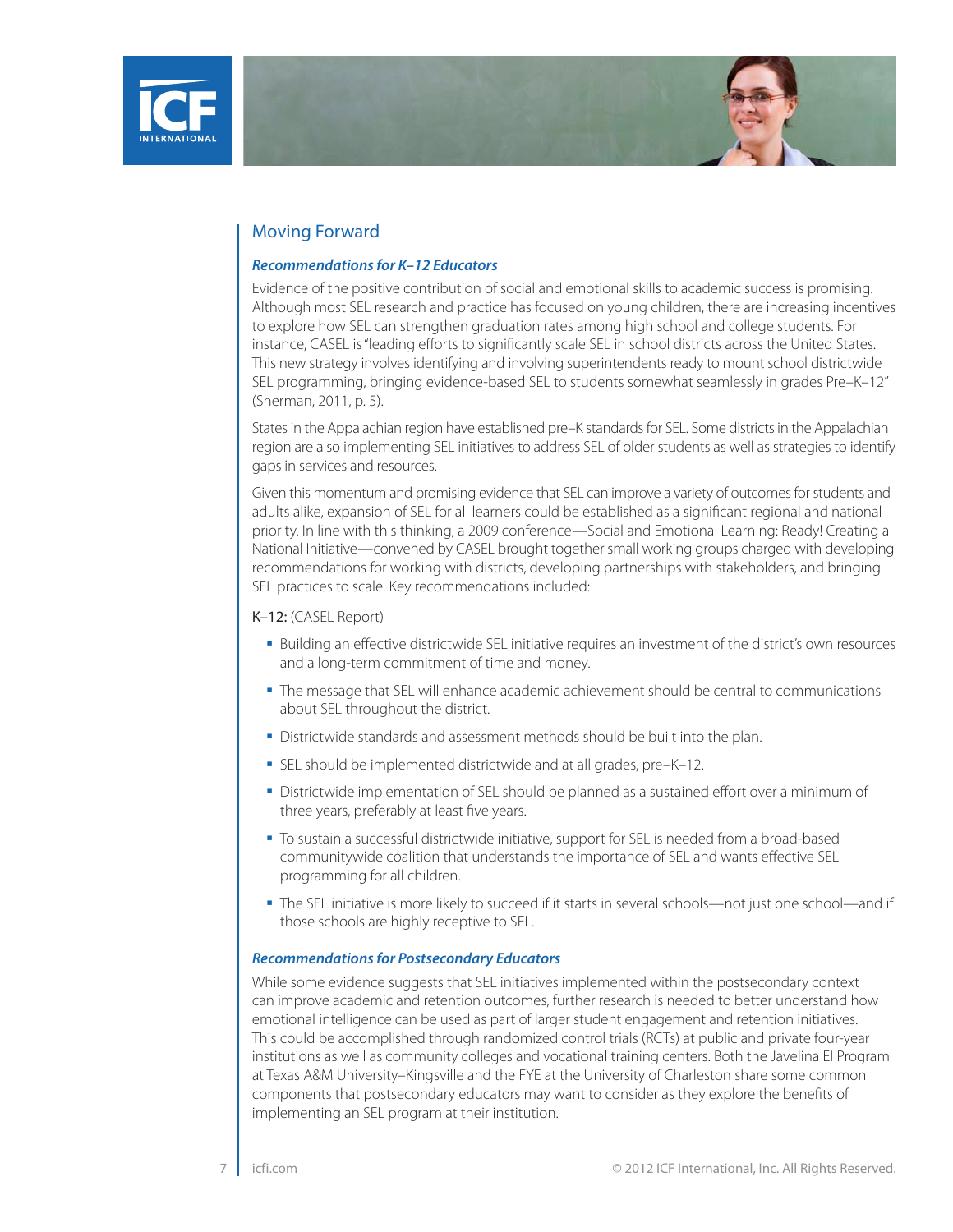

- The Emotional Quotient Inventory (EQI) provides useful information about student strengths and vulnerabilities. This information can help faculty and student services personnel (Residence Directors, Career/Behavioral Counselors, First Year Experience Coordinator) better target assistance and support to students.
- Universitywide commitment to SEL and agreement on common terminology are key.
- Connectedness between SEL and academic success and career readiness/success should be made explicit to the university community. In other words, the abundance of research describing the close correlation between strong SEL competencies, academic achievement, and workplace effectiveness should be articulated to the entire campus community to generate interest and momentum for SEL initiatives.
- Early identification of at-risk students and timely intervention are necessary to minimize student attrition.

#### Sources of Information

Alignment Nashville. (2011). *Social emotional learning: A resource guide to behavioral health.* Nashville, TN: Author.

Balfanz, R., & Byrnes, V. (2010). *Current Distribution of Early Warning Indicators Analysis: West Virginia.* Baltimore: Johns Hopkins University Center for Social Organization of Schools.

Bilimoria, D. (2009 October 27). *Introduction to emotional intelligence.* PowerPoint lecture presented at the Weatherhead School of Management at Case Western Reserve University.

Bradberry, T., & Greaves, J. (2009). *Emotional intelligence 2.0.* San Diego: Talent Smart.

- Collaborative for Academic, Social, and Emotional Learning (CASEL). (n.d.). *Benefits of SEL.* Retrieved from [http://casel.org/](http://casel.org/why-it-matters/benefits) [why-it-matters/benefits](http://casel.org/why-it-matters/benefits)-of-sel/
- Collaborative for Academic, Social, and Emotional Learning (CASEL). (n.d.) *SEL in your state.* Retrieved from [http://casel.org/](http://casel.org/policy-advocacy/sel) [policy-advocacy/sel](http://casel.org/policy-advocacy/sel)-in-your-state/
- Collaborative for Academic, Social, and Emotional Learning (CASEL). (2010). *Social and emotional learning: Ready! Creating a National Initiative. CASEL 2009 forum summary and follow-up.* Chicago, IL: Author.
- Durlak, J. A., Weissberg, R. P., Dymicki, A. B., Taylor, R. D., & Schellinger, K. B. (2011). The impact of enhancing students' social and emotional learning: A meta-analysis of school-based universal interventions. *Child Development,* 82(1), 405–432.
- Elias, M.J., Zins, J.E., Weissberg, R. P., Frey, K.S., Greenberg, M.T., Haynes, N.M., Kessler, R., Schwab-Stone, M.E., and Shriver, T.P. (1997). *Promoting social and emotional learning: Guidelines for educators* (p. 2). Alexandria, VA: Association for Supervision and Curriculum Development.
- Goleman, D. (1998). Working with emotional intelligence. New York: Bantam Books.
- Goleman, D. (2008 August). The secret to success: New research says social-emotional learning helps students in every way. *Greater Good Magazine/SharpBrains* Guest Blog Post. Retrieved April 18, 2012, from [http://greatergood.berkeley.edu/article/item/](http://greatergood.berkeley.edu/article/item/secret_success) [secret\\_success](http://greatergood.berkeley.edu/article/item/secret_success)/
- Jefferson County Public Schools. (n.d.) *CARE for kids at Jefferson County Public Schools: Enhancing academic, social, emotional, and ethical learning.* Retrieved April 1, 2012, from<http://www.jefferson.kyschools.us/Pubs/CareforKidsbook.pdf>
- Low, G. R., & Nelson, D. B. (2006). *Emotional intelligence and college success: A research-based assessment and intervention model.* Darwin. A paper submitted to the Center for Education Development & Evaluation Research (CEDER). Retrieved April 18, 2012, from [http://www.tamuk.edu/edu/kwei000/Research/Articles/Article\\_files/EI\\_and\\_College\\_Success-2006\\_cederpaper.pdf](http://www.tamuk.edu/edu/kwei000/Research/Articles/Article_files/EI_and_College_Success-2006_cederpaper.pdf)
- Segal, J. & Smith, M. (2010 September). *Emotional intelligence: Five key skills for raising your emotional intelligence.* Santa Monica, CA: HelpGuide.org. Retrieved April 2, 2012, from [http://www.helpguide.org/mental/eq5\\_raising\\_emotional\\_intelligence.htm](http://www.helpguide.org/mental/eq5_raising_emotional_intelligence.htm)
- Sherman, R. F. (2011 September). *Social and emotional learning action network white paper.* New York: Novo Foundation. Retrieved April 2, 2012, from <http://novofoundation.org/wp-content/uploads/2011/09/CGI-SEL-Action-Network-White-Paper.pdf>
- Stillwell, R., Sable, J., & Plotts, C. (2011). *Public school graduates and dropouts from the Common Core of Data: School year 2008–09*  (NCES 2011–312). U.S. Department of Education. Washington, DC: National Center for Education Statistics. Retrieved April 3, 2012, from <http://nces.ed.gov/pubsearch>